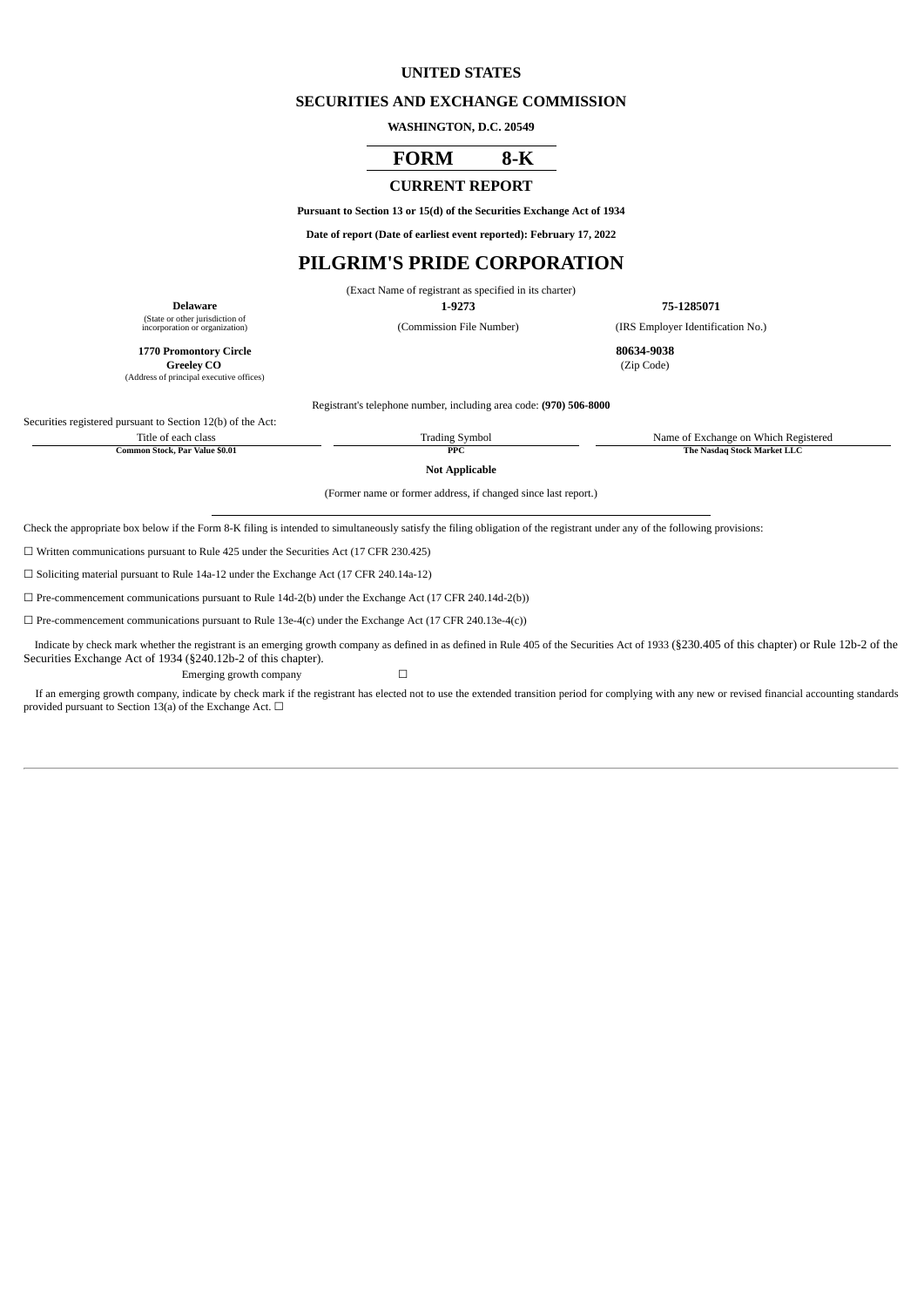#### **Item 8.01 Other Events.**

On February 18, 2022, the Special Committee of the board of directors (the "Board") of Pilgrim's Pride Corporation ("PPC") confirmed that PPC's majority stockholder, JBS S.A. ("JBS") had informed the Special Committee of JBS's decision to withdraw its proposal to acquire the shares of PPC not owned by JBS. The Special Committee rejected JBS's most recent offer of \$28.50 per share on November 23, 2021, concluding that the offer significantly undervalued the publicly owned shares of PPC.

In reaching its determination, the Special Committee stated that it had considered, among other things:

--Projections prepared by PPC management, which included the impact of recent efficiency initiatives undertaken by PPC, as well as the impact of PPC's acquisition of the Kerry Consumer Foods Meats and Meals business

--The positive performance of the PPC business during the fourth quarter of 2021 relative to Wall Street consensus expectations, and the increase in consensus expectations for 2022 --The substantial increase in the trading prices of companies in the protein sector since the date that JBS made its initial proposal

--The multiple implied by the purchase price paid in a recent transaction involving the acquisition of another company in the protein sector, which the Special Committee deemed to be comparable

Since communicating its revised offer of \$28.50 on November 15, 2021, JBS made no further proposals to the Special Committee, and did not engage in any negotiations with the Special Committee. The Special Committee is aware of no material facts relating to the performance of PPC that are inconsistent with the findings of its diligence review, and the Special Committee has not been advised by JBS of any reasons for the withdrawal of its proposal relating to PPC's performance or its prospects.

Given that JBS has withdrawn its proposal, the Special Committee will suspend its operations.

On February 17, 2022, JBS issued a release announcing its decision to withdraw its proposal, which is attached hereto as Exhibit 99.1 and incorporated herein by reference.

The information furnished in Item 8.01 and in Exhibit 99.1 shall not be deemed "filed" for purposes of Section 18 of the Securities Exchange Act of 1934, as amended (the "Exchange Act"), or incorporated by reference in any of the Company's filings under the Securities Act of 1933, as amended, or the Exchange Act.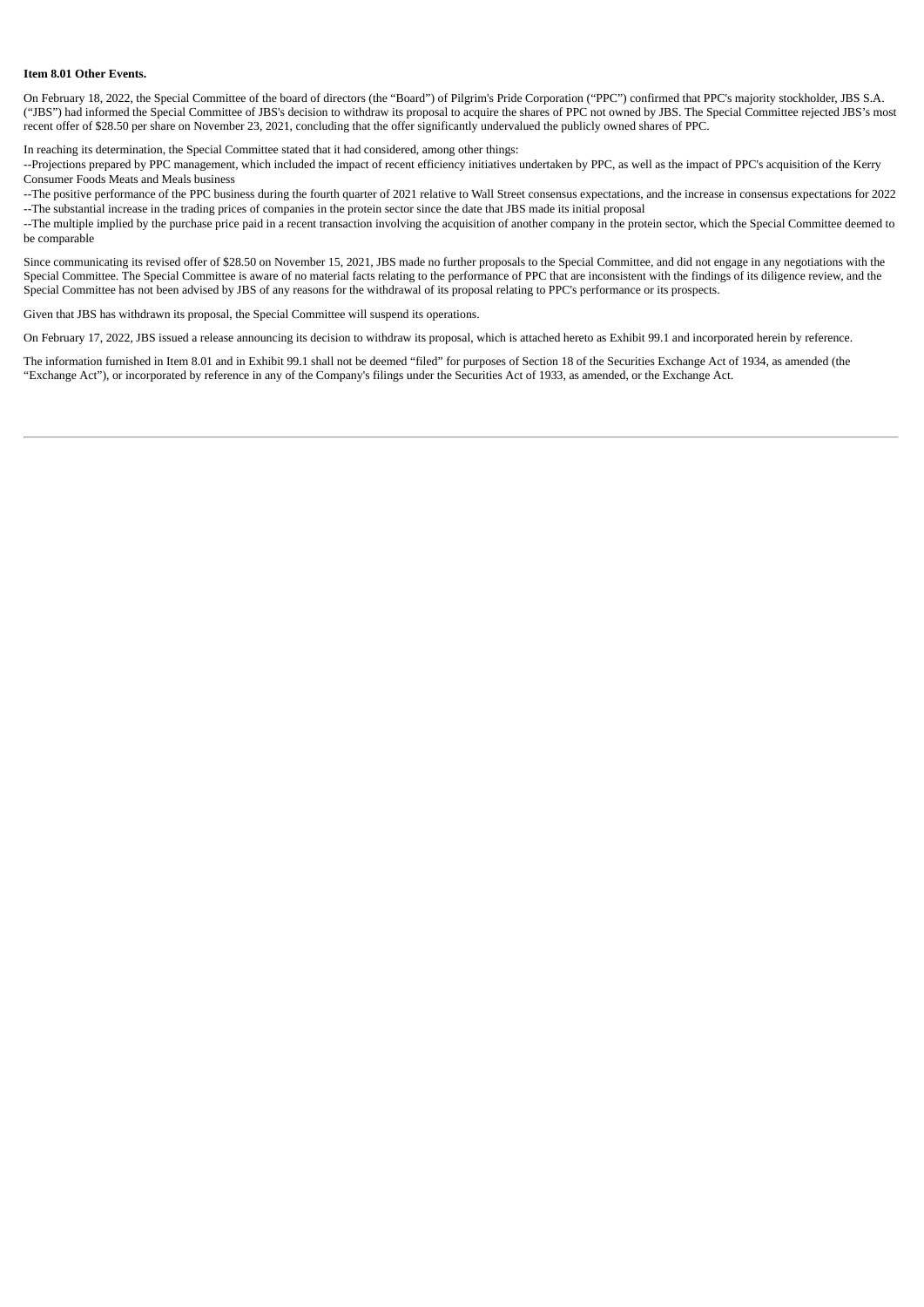| <b>Exhibit No. Description</b>                                 |
|----------------------------------------------------------------|
| 99.1 Material Fact issued by JBS, dated February 17, 2022.     |
| 104 Cover Page Interactive Data File formatted in <i>iXBRL</i> |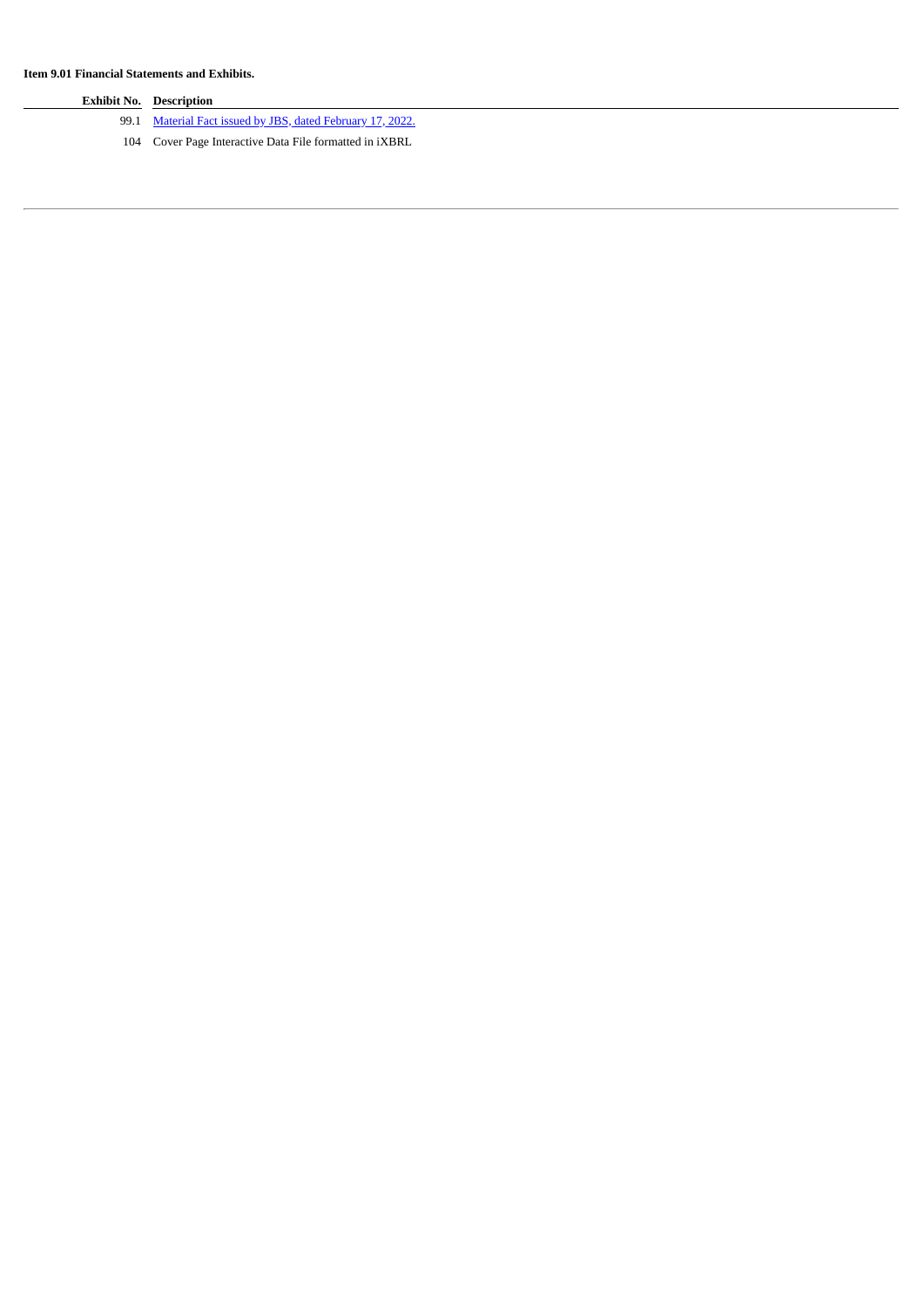## **SIGNATURE**

Pursuant to the requirements of the Securities Exchange Act of 1934, the registrant has duly caused this report to be signed on its behalf by the undersigned hereunto duly authorized.

PILGRIM'S PRIDE CORPORATION

Date: February 18, 2022 /s/ Matthew Galvanoni

Matthew Galvanoni Chief Financial Officer and Chief Accounting Officer